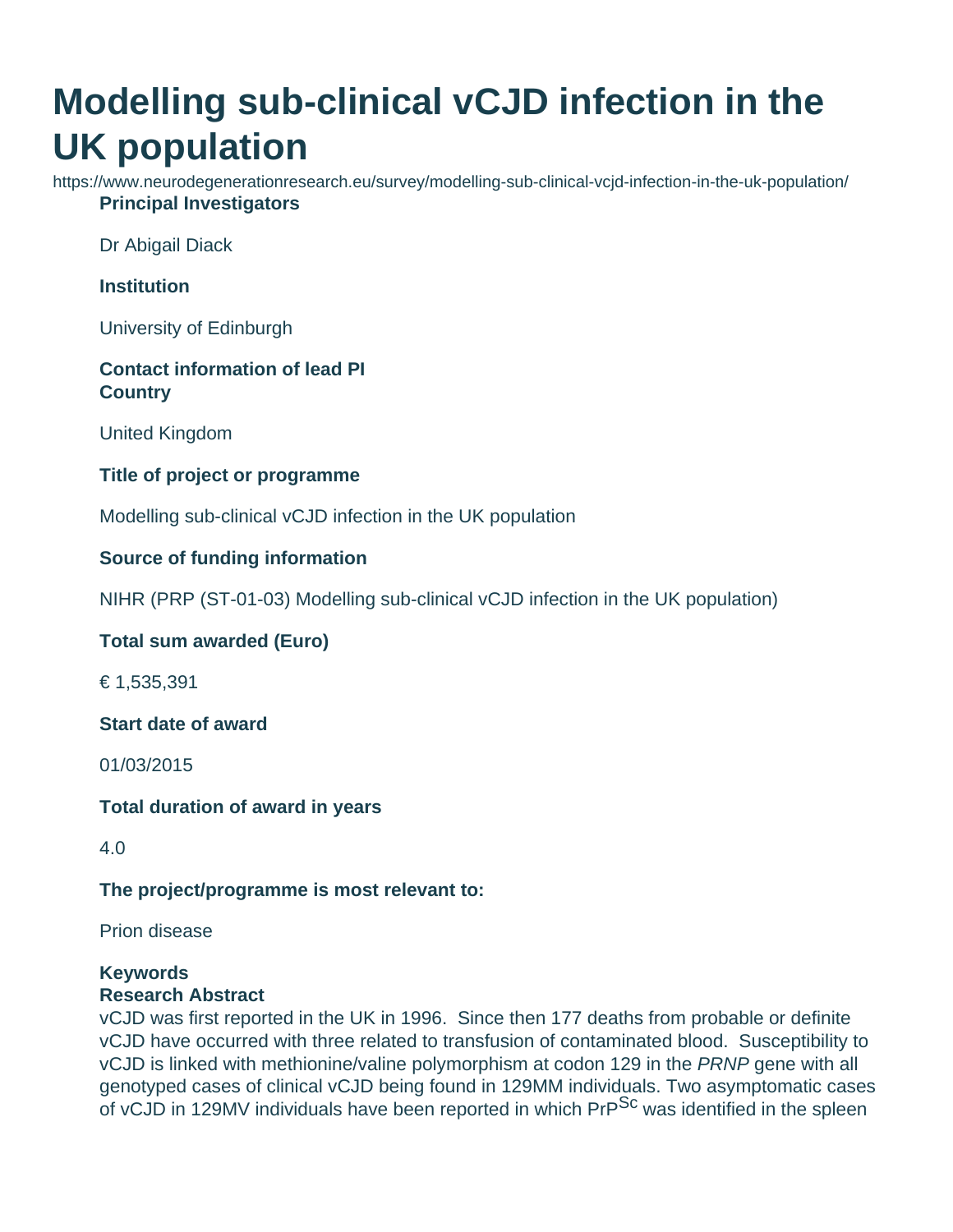but not the brain. Material from one spleen has now been shown to be infectious. Retrospective tonsil and appendix studies have shown evidence of the presence of PrP<sup>Sc</sup> in all 129 codon genotypes and all birth cohorts from 1941 with a prevalence rate of 1 in 2000 indicating a high carrier status in the UK. It is unknown whether they represent primary or secondary infections<sup>1</sup>.

In animal studies, prion disease pathogenesis can be influenced by a variety of factors including host genetics (codon 129 of the prion protein gene), age at infection, route of infection and immune status such as co-infections. We hypothesise that codon 129 genotype of PrP is not only linked to susceptibility but plays a role in the peripheral sequestering of disease. Furthermore, we hypothesise that movement of infection from the periphery to the CNS is influenced by a variety of factors. We aim to determine if age of the individual and route of infection influences disease pathogenesis and whether codon 129 genotype of PrP plays a role in the process. Additionally, we aim to determine whether immune insults such as viral or systemic co-infection can alter disease pathogenesis and/or onset of clinical disease.

We will utilise transgenic mouse models expressing the three human codon 129 genotypes of PrP. Mice will be inoculated with vCJD via CNS or peripheral route at different ages and tissues collected at time points through disease incubation. We will ascertain whether PrP<sup>Sc</sup> is present in the peripheral tissues of these mice at these time points and whether this differs between genotypes. This will be carried out using a combination of immunohistochemistry, biochemistry and infectivity studies where appropriate. A second study will use mice inoculated peripherally with vCJD and a co-infection (viral or systemic) introduced approximately 50% through disease incubation. Tissues will be collected at different time points and analysed as previously.

This study will be carried out in collaboration with NCJDRSU. Both The Roslin Institute and NCJDSRU have over 20 years of experience in investigating and characterising vCJD using transgenic mouse models of disease. The applicants involved in this proposal have a wealth of experience in vCJD disease pathogenesis and in the modelling of vCJD in mice and have published extensively in this area.

By identifying factors which may influence disease pathogenesis and the onset of clinical disease we will provide data which can be used to further inform and refine risk assessment models, particularly for potential secondary vCJD transmission. In turn, this will allow further development and review of existing and prospective risk reduction measures. In addition, the data from these studies will improve our understanding of vCJD pathogenesis; this may lead to quicker diagnosis thus preventing sub-clinical human-to-human transmission.

#### **Lay Summary Further information available at:**

#### **Types:**